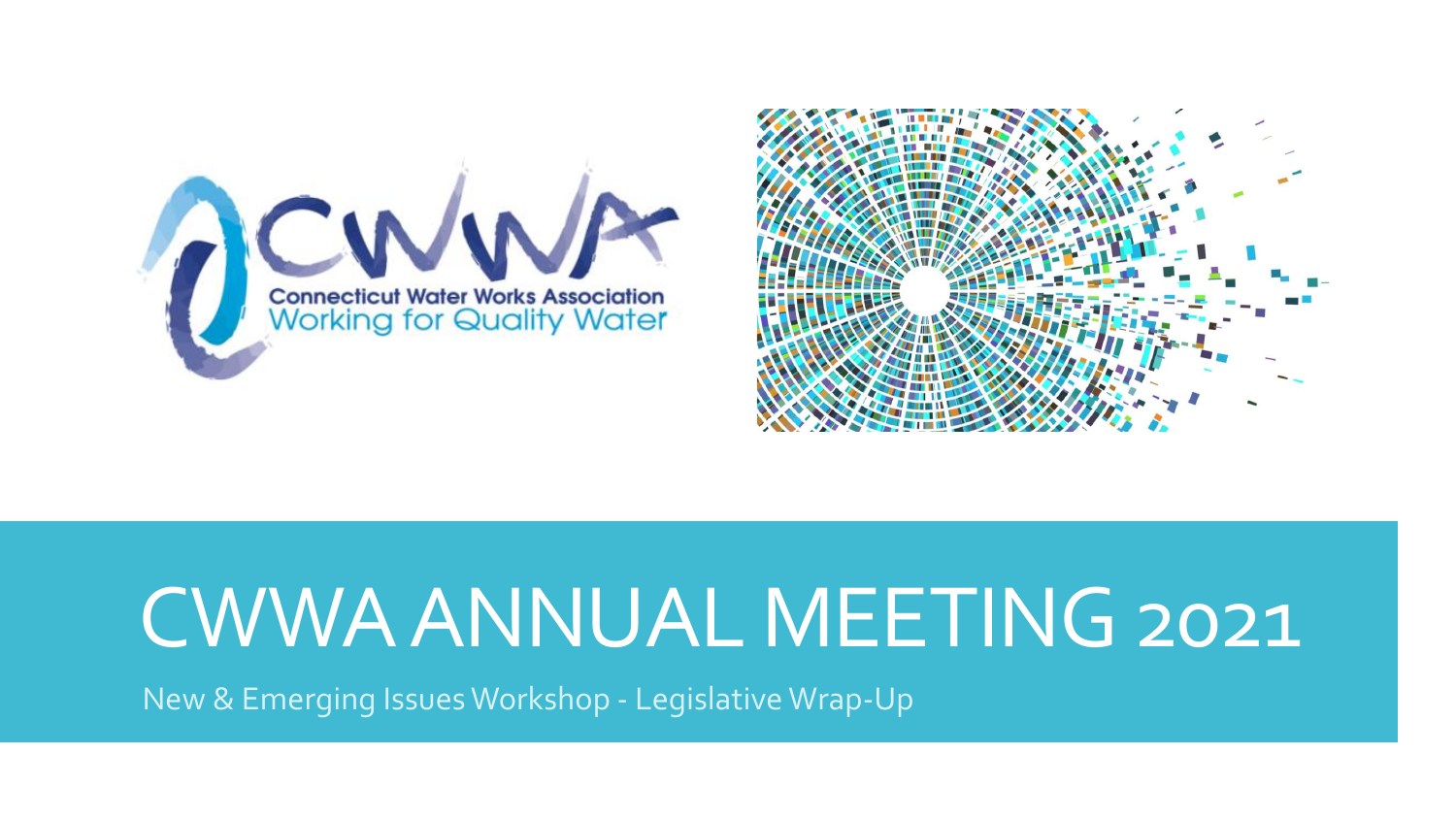# **Thank you, Sponsors!**

CWWA New & Emerging Issues Workshop – June 22, 2021

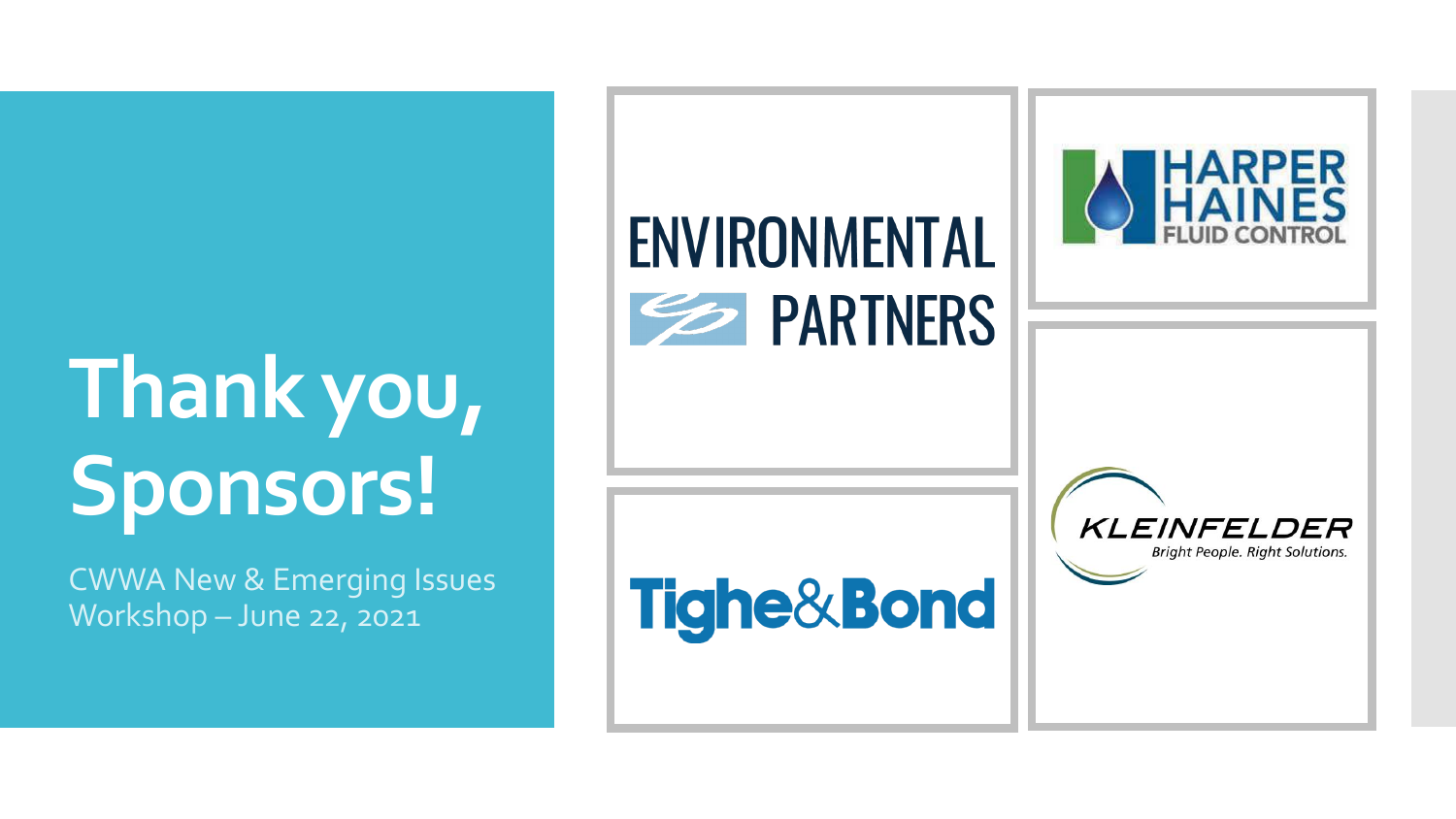#### 2021 Legislative Session

#### Long Session – Convened January 6

 Although other venues reopened during the year, the state Capitol remained closed throughout the session.

Zoom Meetings with key Legislators

Zoom Public Hearings

Lobbying by Text/Email/Phone

Adjourned June 9

Special Session – Budget Implementer



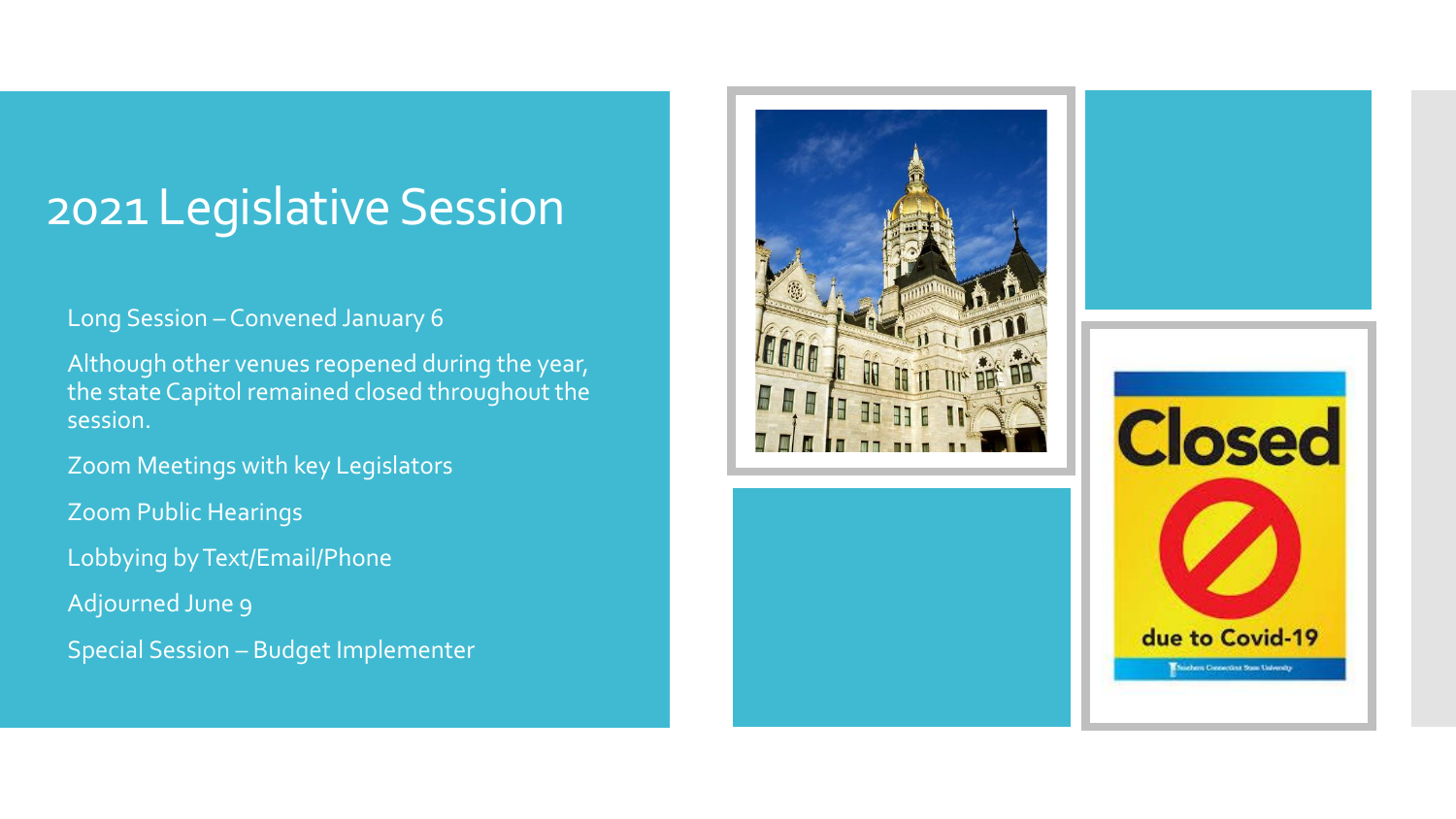Safe Drinking Water Primacy Fee

*Sunsets 6/30/21*

- Governor Lamont's revenue package included provisions that would have:
	- Increased the Safe Drinking Water Primacy Fee by 44%
	- Eliminated the requirement that the fee be tied to DPH maintaining its EPA designated primacy over drinking water
	- Eliminated the sunset provision, making the fee permanent
	- Eliminated the requirement that DPH prepare an annual report that includes information on federal funding and DPH's efforts to reduce costs and improve regulatory efficiencies
	- Several CWWA members submitted testimony opposing the provisions
	- Finance Committee stripped the provisions out of the bill
	- Fee sunsets 6/30/21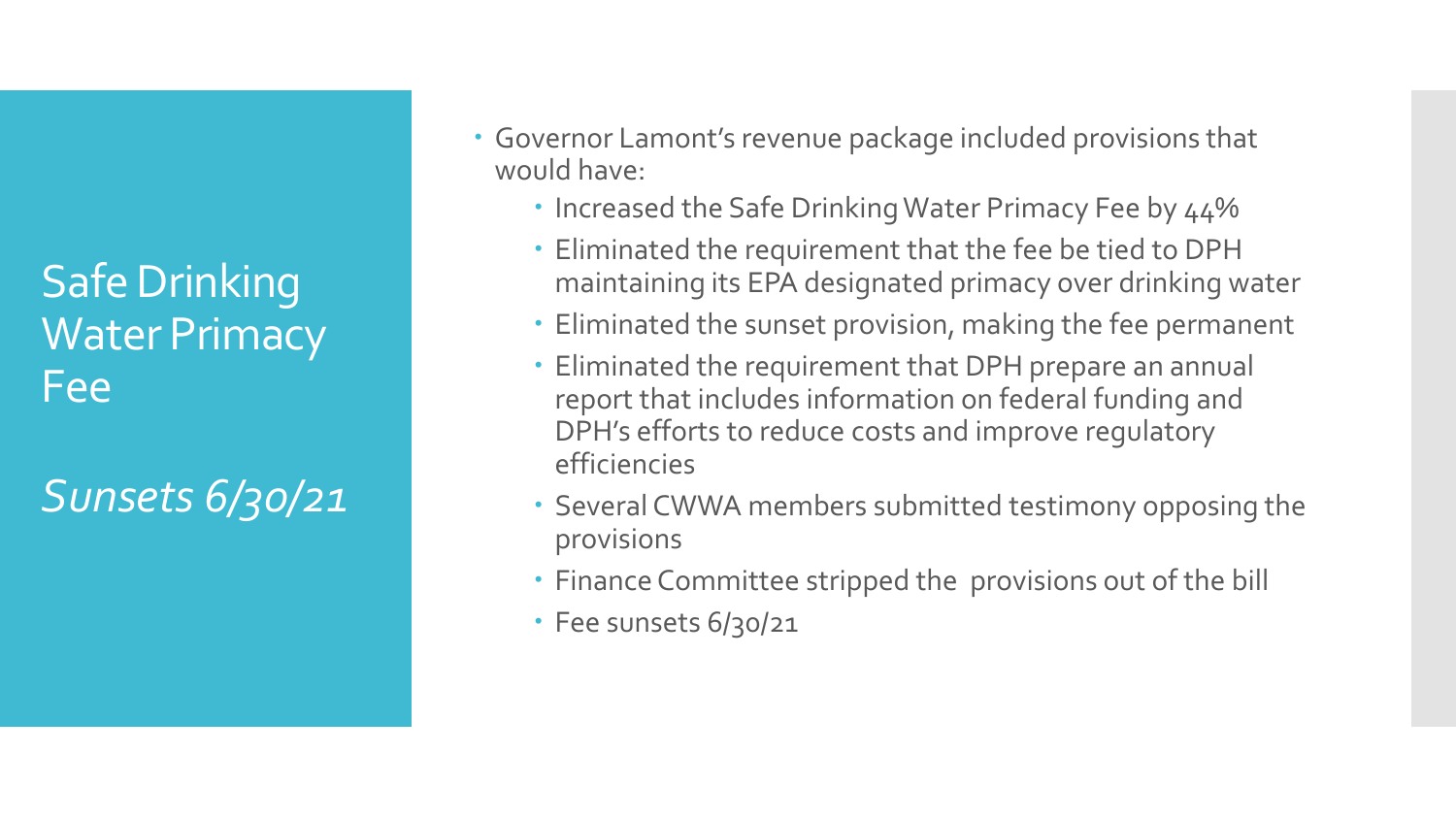Advanced **Meter** Installation Program

*Failed*

Legislation to clarify that water companies may use contractors rather than licensed plumbers and electricians to install/replace meters as part of an Advanced Meter Installation program failed.

A complaint filed against a water company undertaking a meter installation project prompted the Dept. of Consumer Protection to notify the water company that it would be in violation of the state's occupational licensing laws and subject to civil penalties.

Efforts to resolve the issue with DCP were not successful and DCP issued a notice stating that the water company must use a licensed plumber and electrician to perform the meter installations.

Efforts to address this issue in the budget implementer were not successful.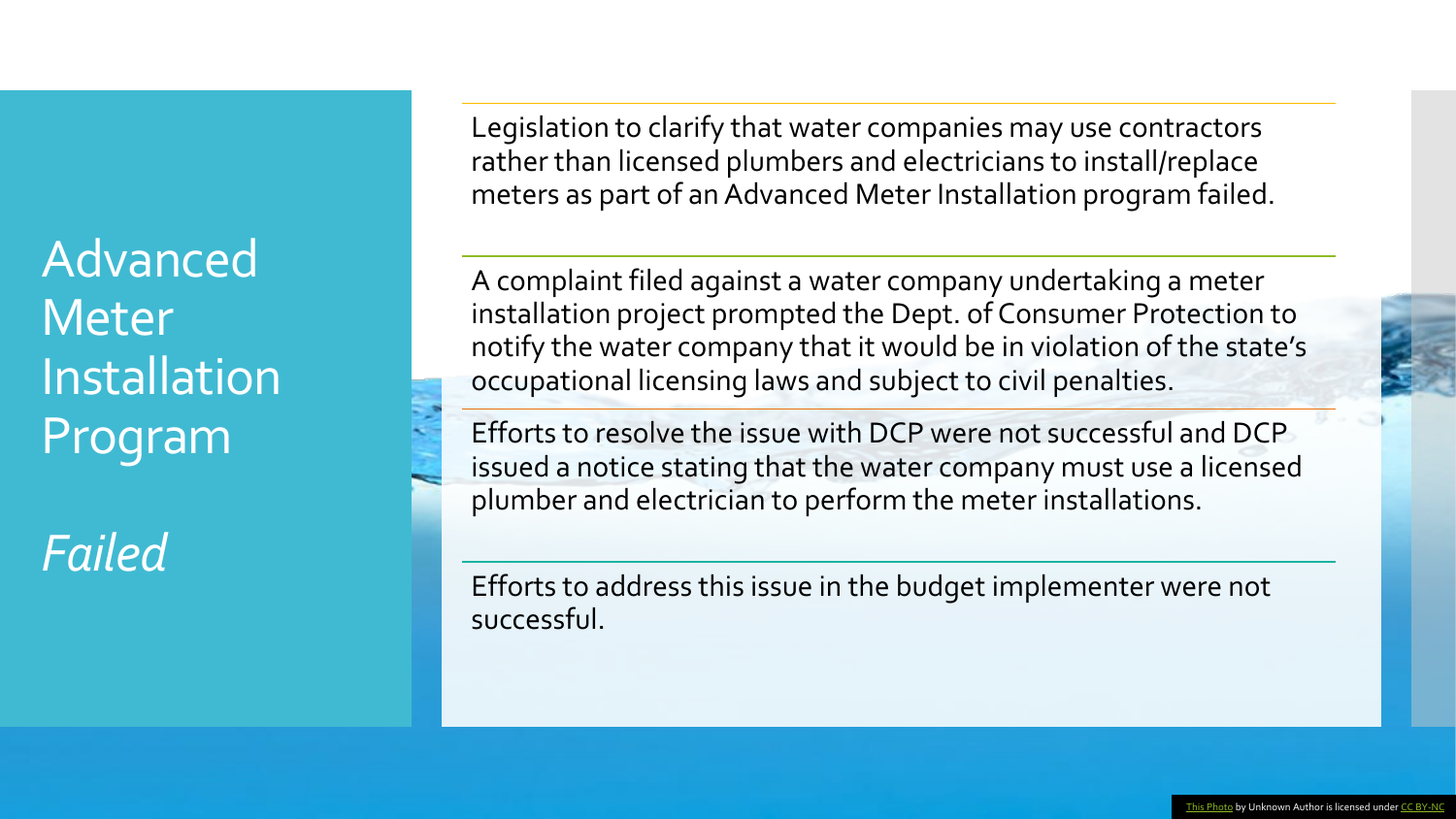**Alternative** Sources during Water Supply Emergencies

*HB-6666 Effective 10/1/21* Requires water companies & small systems to update their emergency plans (already required by law) to include information on providing their consumers an alternative drinking water source as an alternative drinking water source as a temporary measure when there is a water supply emergency.

Defines water supply emergency as an event lasting longer than 12 hours that causes a company's water supply to become noncompliant with DPH regulations relating to water quality or quantity.

Requires plans to identify alternative sources for possible use at various stages of an emergency, including bulk water, bottled water, fill station, interconnection or agreement with a nearby system, and other approved sources identified in the plan or approved by DPH.

Requires DPH in consultation with water companies to prepare materials and provide guidance to implement the bill's provision.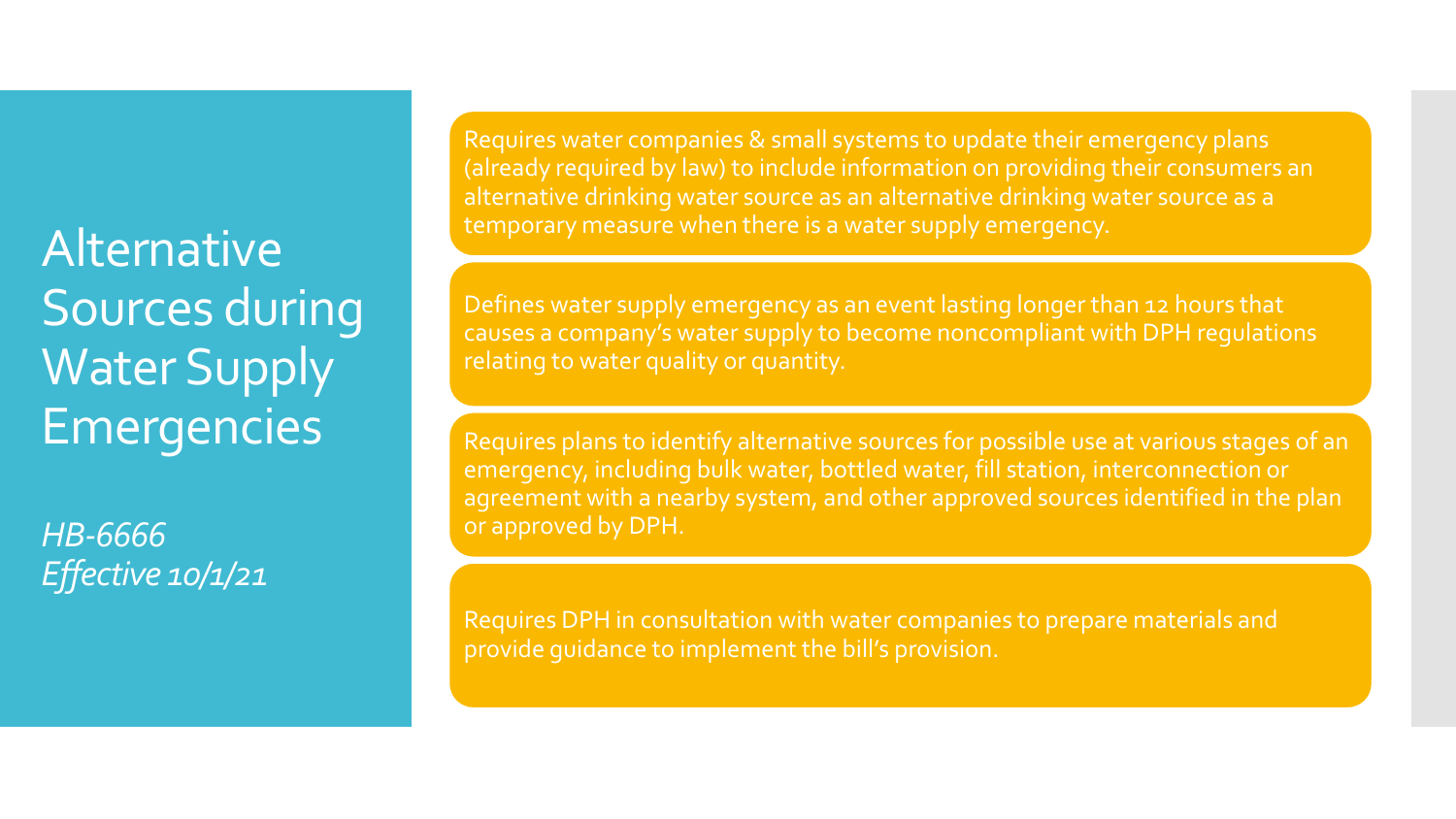#### Tier 1 Notices

*HB-6666 Effective 10/1/21*

Requires water companies to 1) provide Tier 1 written communications to customers in the languages predominantly spoken in their service area; and 2) update their emergency response plans to include information on providing such multilingual communications

Tier 1 Notices must be provided to customers when a source exceeds the state's maximum contaminant levels for nitrites, e-coli, nitrates and lead.

The federal Safe Drinking Water Act includes a Public Notification Rule which requires water companies that serve a large proportion of non-English speakers to provide information in the appropriate language on the importance of the notice or on how to get assistance in translating the notice.

Templates available from EPA in various languages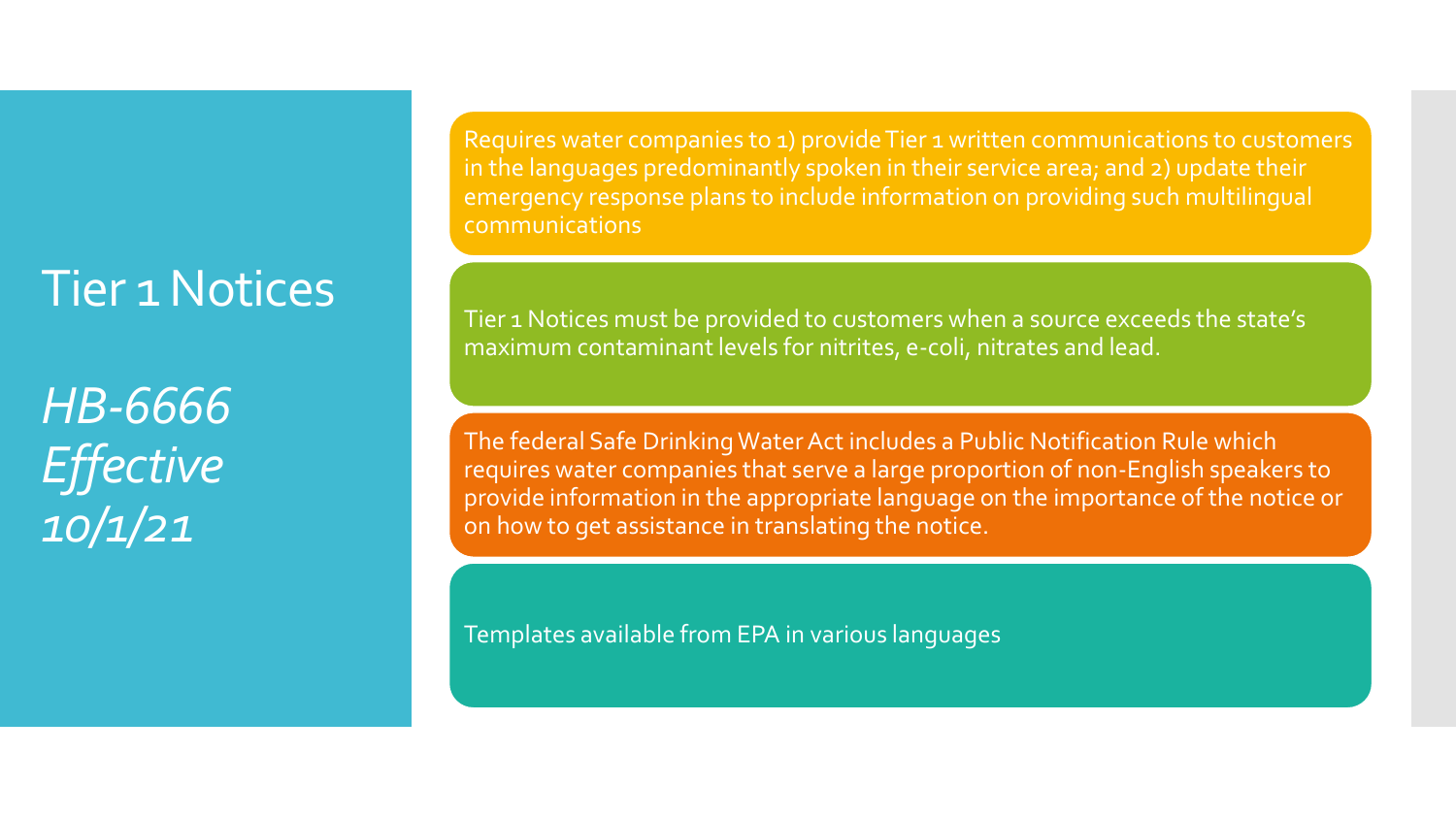### Declared Emergencies – WebEOC<sup>1</sup>

*HB-6666 Effective 10/1/21*

Requires community water systems that serve 25 or more customers to report their operational status to WebEOC within 8 hours after WebEOC reporting is made available following a declared public health or civil preparedness emergency

Requires such systems to update the WebEOC any time thereafter that they system's status significantly changes

WebEOC is the state's online emergency management information system

In response to concerns that WebEOC was not user-friendly, DPH has indicated that it would work with CWWA to improve the system.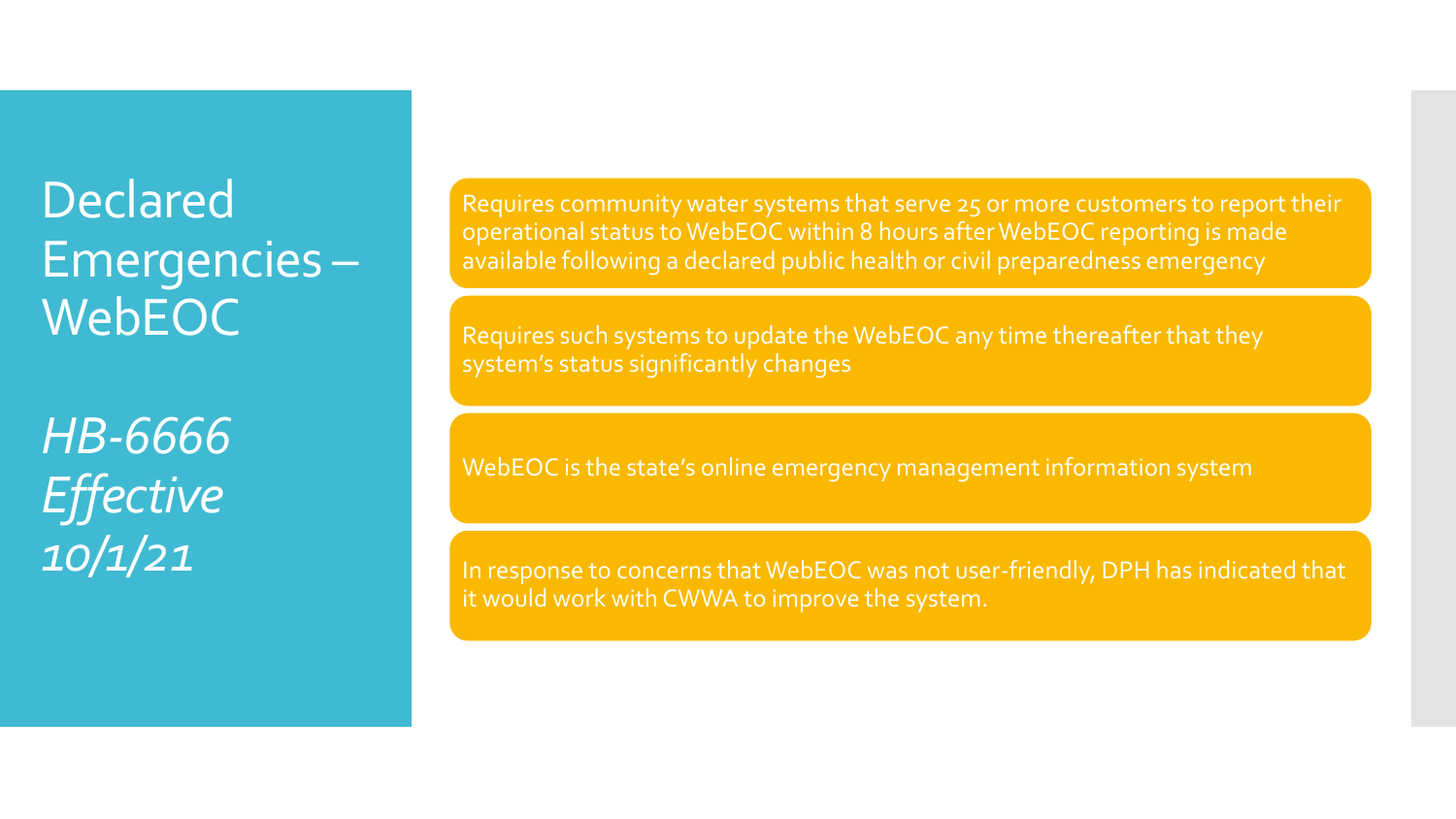Environmental Laboratories – **Testing Notification** 

*HB-6666 Effective 10/1/21*

Requires an environmental laboratory that tests a water sample for a small community water system to notify such system requesting the test within 24 hours of obtaining a test result that indicates a violation of EPA national primary drinking water standards for e coli, lead, nitrates and nitrites.

Requires the small community water system to then notify DPH within 24 hours of receiving the test result from the environmental laboratory.

Applicable to small community water systems that do not have to file a water supply plan with DPH (serves < 1000 persons or 250 or more consumers)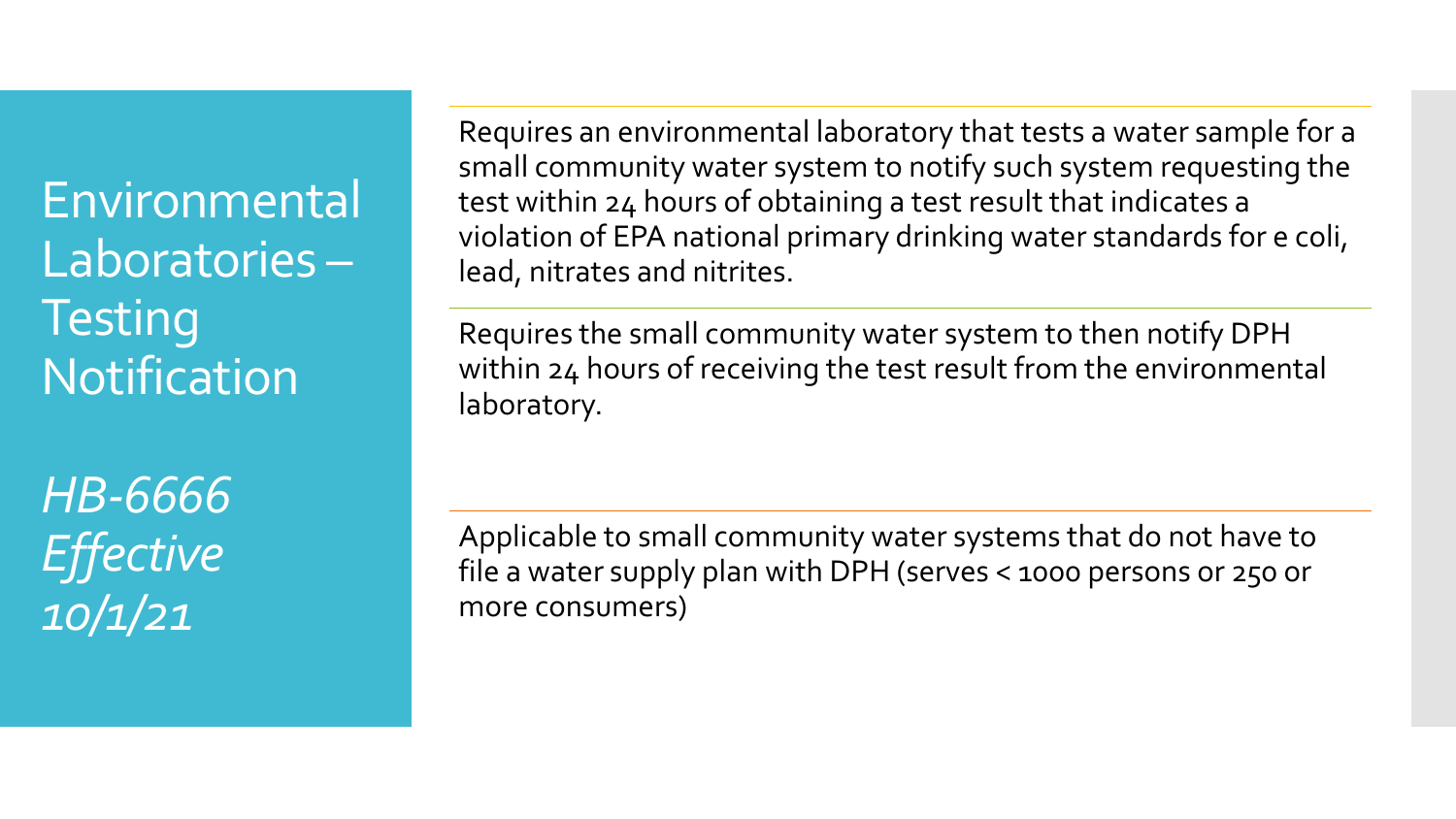#### Replacement Public Wells

*HB-6666 Effective 10/1/21*

Allows DPH to approve the location of a replacement well that does not meet the state's sanitary radius and minimum setback requirements for these water sources under certain conditions.

Replacement well may be approved if the well is 1) needed by the water company to maintain and provide safe and adequate water to customers; 2) located in an aquifer of adequate water quality, as determined by historical water quality data from the supply source it is replacing, and 3) in a more protected location that the supply source it is replacing.

Allows all local and district health directors, upon DPH's approval, to issue permits in their jurisdictions.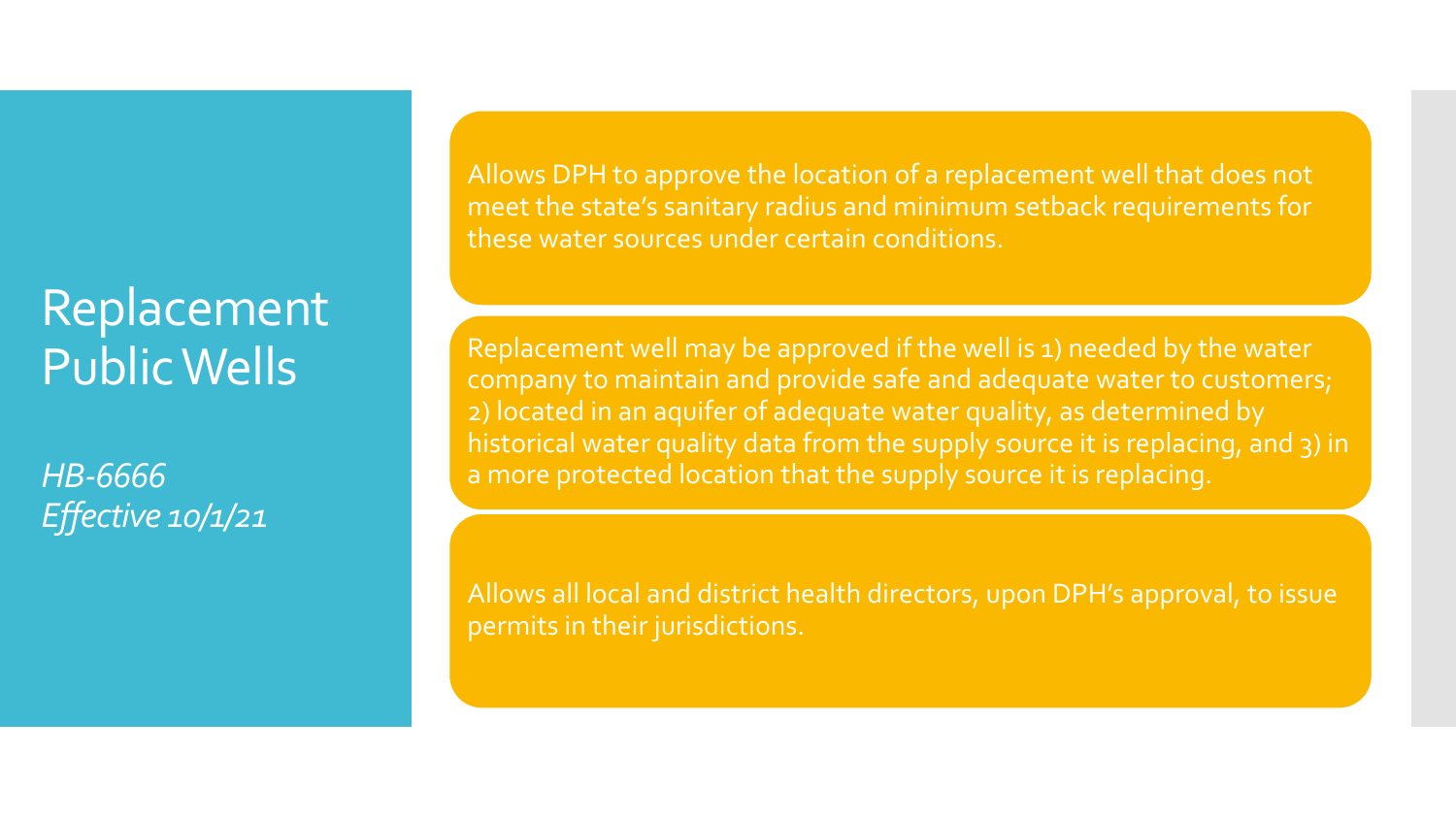Notification of **Certain** Projects in Watersheds or Aquifer Protection Areas *Effective 10/1/21*

Requires project applicants to determine if a proposed project is within a water company's watershed by consulting the maps on DPH's website and then notify the water company and DPH of the proposed project. Under current law, this notification was only required if the water company filed a watershed map or map of the aquifer protection area with the municipality.

As under existing law, notice to the water company must be sent by certified mail, return receipt requested.

Water company and DPH continue to have the right to be heard at any hearing on the application.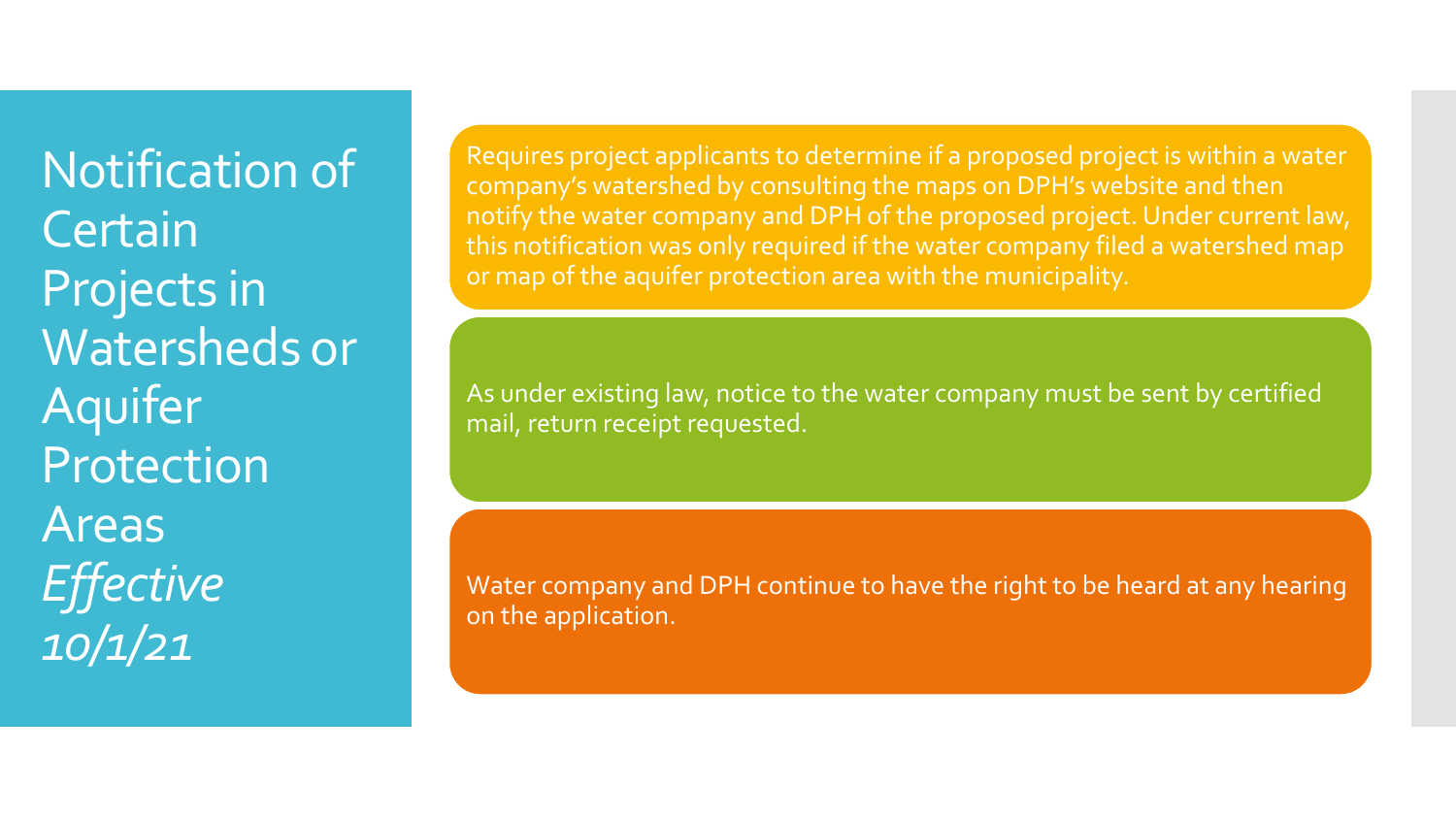Requires small community water systems, by January 1, 2025, to prepare a capacity implementation plan that demonstrates that the owner has the managerial, technical, and financial capacity to continue to own and operate the system.

Applicable to small systems that regularly serve between 25 and 1000 year-round residents.

Requires a capital improvement program that includes improvements scheduled for a 5-year planning period and other improvements or major projects scheduled for a 10-year planning period.

Small **Community** Water Systems

*Effective 10/1/21*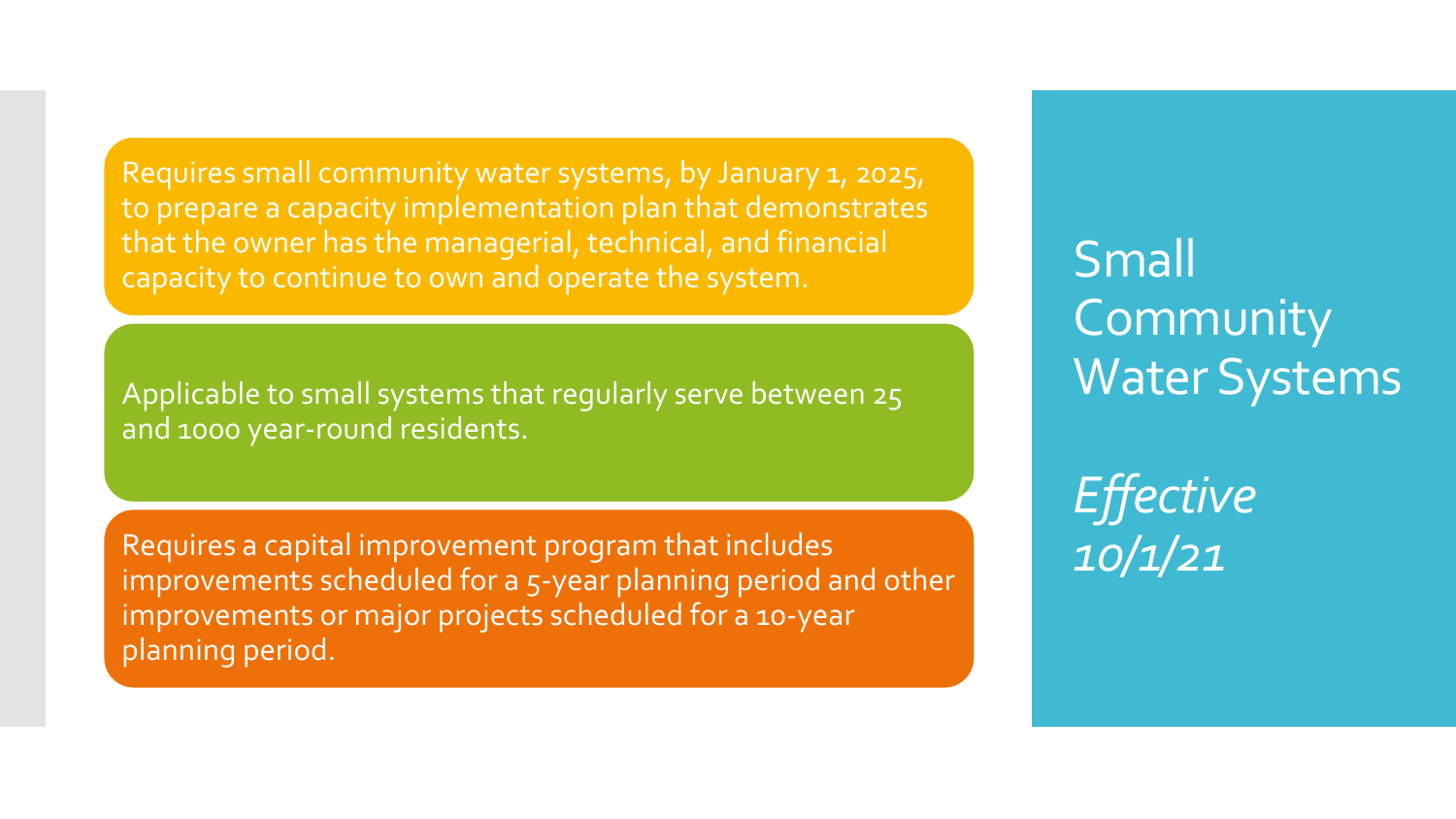#### PFAS PROPOSALS

- SB-837 Phased in ban on PFAS-containing Firefighting Foam & establishes a Take Back Program
- SB-837 Prohibits the Use of PFAS in Food Packaging
- HB-6666 Requires water bottlers to annually collect water samples from each DPH approved source and test them for PFAS and other unregulated contaminants
- Funding Budget & Bond Package (awaiting release of formal budget documents)